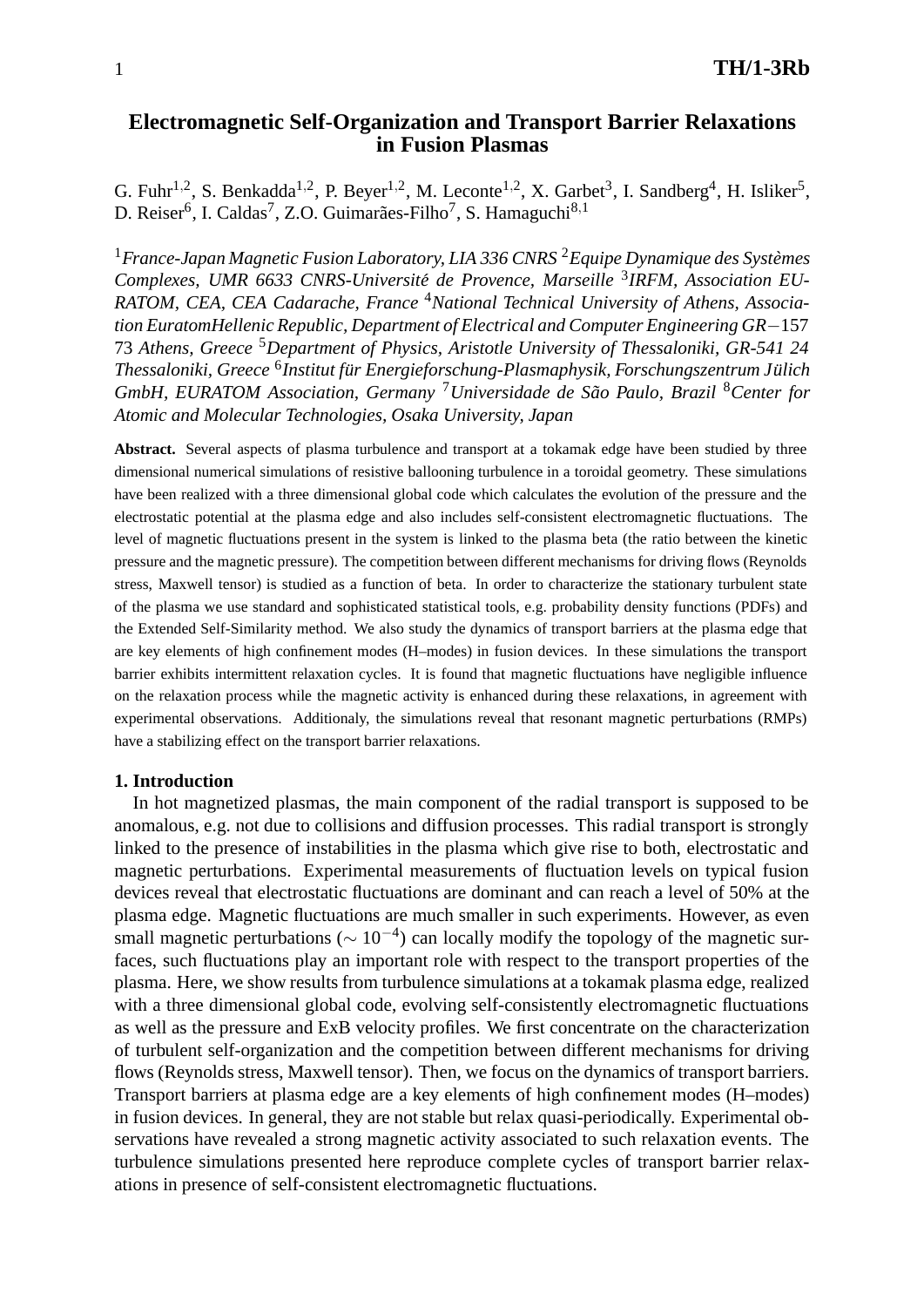

Figure 1: *Evolution of confinement time (left), mean electrostatic potential (middle) and electromagnetic fluctuations (right) in time for different value of*  $\alpha_N$ .



Figure 2: *Averaged value, respectly to Eq. , for turbulent flux (a), Reynolds stress (b) and Maxwell tensor (c). Ratio between Reynolds stress and Maxwell tensor for different values of the*  $\alpha_N$  *parameter (d).* 

Electromagnetic plasma edge turbulence is simulated here using a resistive ballooning model. The latter is based on fluid equations for the normalized electrostatic potential φ, electromagnetic flux  $\psi$  and pressure  $p$  [1].

$$
\partial_t \nabla^2_{\perp} \phi + \left\{ \phi, \nabla^2_{\perp} \phi \right\} = -\frac{1}{\alpha_N} \nabla_{\parallel} \nabla^2_{\perp} \psi - \mathbf{G} p + \nu \nabla^4_{\perp} \phi, \tag{1}
$$

$$
\partial_t p + \{\phi, p\} = \delta_c \mathbf{G} \phi + \chi_{\parallel} \nabla_{\parallel}^2 p + \chi_{\perp} \nabla_{\perp}^2 p + S,\tag{2}
$$

$$
\partial_t \Psi = -\nabla_{\parallel} \Phi + \frac{1}{\alpha_N} \nabla^2_{\perp} \Psi.
$$
 (3)

Equation (1) corresponds to the normalized charge balance, Eq. (2) is the normalized energy balance and Eq. (3) corresponds to the Ohm's Law.  $\nabla_{\perp}$  and  $\nabla_{\parallel}$  respectively correspond to the parallel and perpendicular gradients along field lines. **G** is the curvature operator, ν represents the viscosity,  $\chi_{\parallel}$  and  $\chi_{\perp}$  are the parallel and perpendicular thermal diffusivities respectively. Time is normalized by the resistive interchange time  $\tau_{int} = \sqrt{R_0 L_p/2}/c_S$ , where  $c_S$  is the sound speed,  $R_0$  is the major radius and  $L_p$  is the pressure gradient length. The perpendicular and parallel length scales are the resistive ballooning length  $\xi_{bal} = \sqrt{\rho \eta_{\parallel}/\tau_{int}} L_s/B_0$  and the magnetic shear length  $L_s$ , respectively. Here,  $\rho$  is the mass density and  $\eta_{\parallel}$  the parallel resistivity.  $q(r)$  stands for the safety factor which measures the magnetic field line pitch.  $\alpha_N$  is expressed by  $\alpha = q^2 \alpha_N$  where  $\alpha$  is the normalized pressure gradient typically used to express the stability limit for ideal ballooning modes,  $\alpha \simeq 1$  [2].  $\alpha_N$  is also related to the  $\beta$  parameter (the ratio of kinetic pressure to the magnetic pressure) through  $\alpha_N = \beta L_s^2 / (R_0 L_p)$ . The parameter  $\delta_c$  is defined by  $\delta_c = 2\Gamma L_p/R_0$ ,  $\Gamma$  is the heat capacity ratio ( $\Gamma = 5/3$ ). The last term of the r.h.s. of Eq.  $(2)$ ,  $S(r)$  represents a constant energy source.

## **2. Self-Organization of Plasma in presence of EM fluctuations.**

Fig. (1) shows the time evolution of the edge confinement time  $\tau_{conf}$ , the energy associated with the mean electrostatic potential  $E_{\bar{\phi}}$  as well as the enery associated with electromagnetic fluctuations  $E_{\tilde{\Psi}}$  for different values of the  $\alpha_N$  parameter, ranging from  $\alpha_N = 0.01$  to  $\alpha_N = 0.3$ .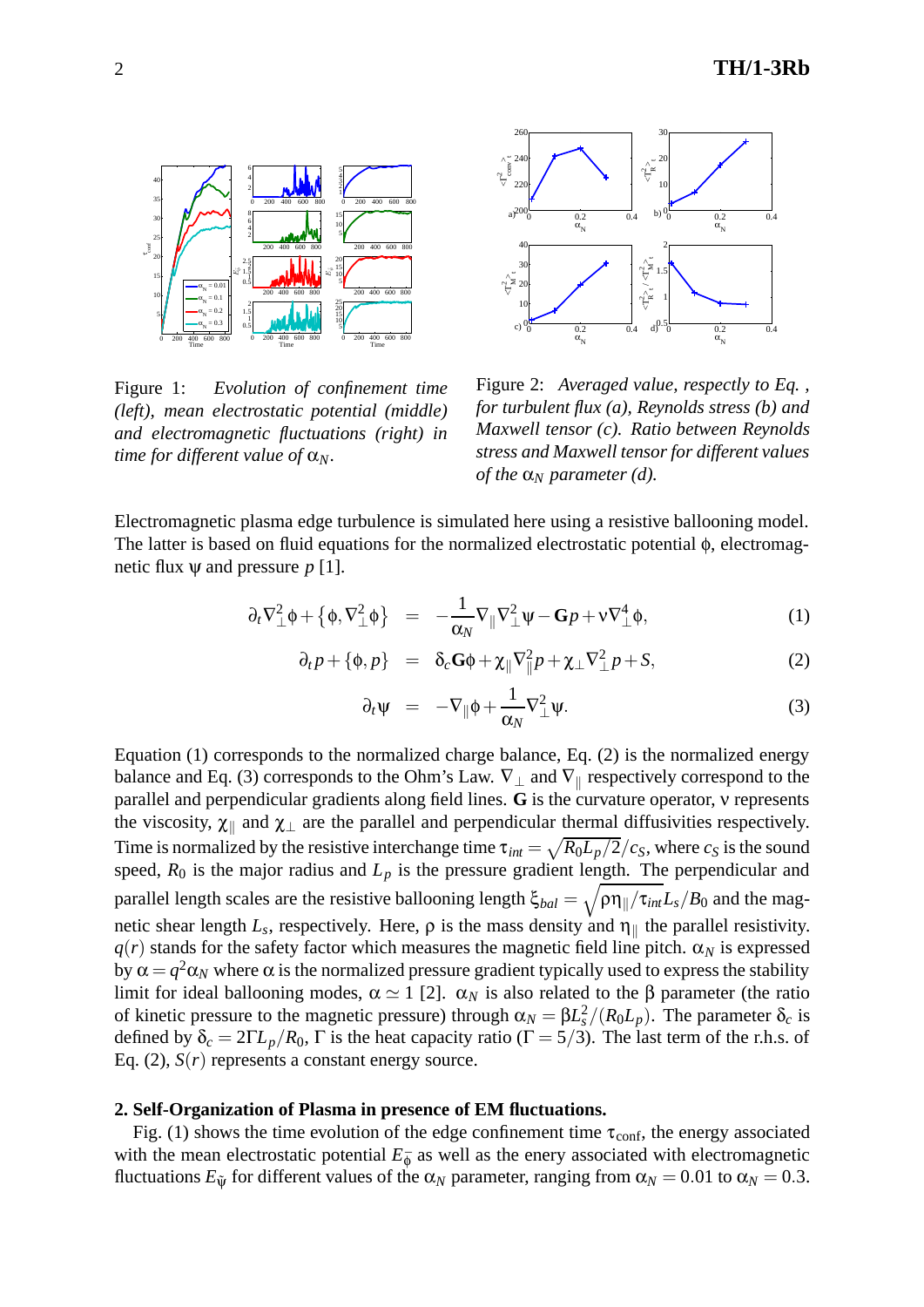Here, the edge confinement time and the energies are defined as

$$
\tau_{\text{conf}} = \frac{1}{\Gamma_{\text{tot}}} \int_{V} p(r, \theta, \varphi, t) \, \mathrm{d}V \quad E_{\bar{\phi}}(t) = \sqrt{\int_{R} |\bar{\phi}(r, t)|^{2} \, \mathrm{d}r} \quad E_{\tilde{\psi}}(t) = \sqrt{\int_{V} |\tilde{\psi}(r, \theta, \varphi, t)|^{2} \, \mathrm{d}V(4)}
$$

where  $\Gamma_{\text{tot}} = \int_V S(r) dV$  is the constant energy flux coming from the plasma core and *V* is the simulated volume at the plasma edge. A strong impact of the  $\alpha_N$  parameter on the confinement time is observed. In a statistically stationary state, the level of  $\tau_{conf}$  is lower by nearly 40% in the case of the highest value of  $\alpha_N$  compared to the one with the lowest value of  $\alpha_N$ . The level of magnetic fluctuations is found to increase with increasing  $\alpha_N$  (Fig. (1), right column). However, as the parallel diffusivity is set to zero in these simulations ( $\chi_{\parallel} = 0$ ), the magnetic perturbations do not contribute to the evolution of the pressure [i.e.  $\Gamma_{\delta B} = 0$  in Eq. (6) presented below] and therefore the decrease of  $\tau_{\text{conf}}$  with  $\alpha_N$  can not be attributed directly to the increase of the magnetic fluctuations and a different mechanism has to be invoked. We therefore study the energy associated with the mean electric potential,  $E_{\bar{\phi}}$ , which is linked via the ExB drift to a mean poloidal rotation of the plasma. As can be seen from Fig. (1), middle column, the level of  $E_{\phi}$  in the stationary state is decreasing with  $\alpha_N$  and therefore the mean plasma rotation is decreasing. As this rotation typically has a stabilizing effect on the turbulence via a shearing of convective cells, the decrease of  $E_{\phi}$  is expected to lead to a higher turbulence level and therefore a lower confinement time. The competing mechanism for the generation of the mean poloidal rotation can be studied by averaging poloidaly and toroidaly the equation for the electrostatic potential, Eq.  $(1)$ . The corresponding equation of the poloidal flow is :

$$
\partial_t \bar{v}_{\theta} = -\partial_r (T_R + T_M + T_V) - \langle Gp \rangle_{\theta \phi} , \qquad (5)
$$

where the notation  $\langle \rangle_{\theta}$  stands for the average in the poloidal and toroidal directions;  $\bar{v}_{\theta}$  =  $\langle v_{\theta} \rangle_{\theta \omega}$  is the flow profile and  $\tilde{v}_{r,\theta} = v_{r,\theta} - \bar{v}_{r,\theta}$  is the fluctuating part of the radial (respectively poloidal) velocity,  $\tilde{\psi}$  is the fluctuating part of the magnetic flux. The Reynolds stress  $T_R$  =  $\langle \tilde{v}_{\theta} \tilde{v}_{r} \rangle_{\theta_{00}}$  and the Maxwell tensor  $T_M = \langle \partial_{\theta} \tilde{\psi} \partial_{r} \tilde{\psi} \rangle_{\theta_{00}}$  are represented by the first two terms of Eq.  $(7)$ ,  $T_v$ , corresponds to the viscosity effects. Following the equation for the pressure profile,

$$
\partial_t \bar{p} = -\partial_r (\Gamma_{Conv} + \Gamma_{Coll} + \Gamma_{\delta B}) + \delta_c \langle G\phi \rangle_{\theta\phi} + S, \tag{6}
$$

the total energy flux is decomposed into three components : the convective flux  $\Gamma_{conv} =$  $\langle \tilde{p} \tilde{v}_r \rangle_{\theta\omega}$ , the collisional damping  $\Gamma_{coll} = -\chi_{\perp} \partial_r \tilde{p}$  and the flux due to the parallel diffusivity  $\Gamma_{\delta B} = -\chi_\parallel \left< \partial_\theta \tilde{\Psi} \nabla_\parallel p \right>_{\theta \phi}.$ 

To compare the relative importance of the stresses  $T_R$  and  $T_M$  in the transport dynamics, we study the time average of the norm of each of these tensors, defined by  $<$   $F^2>_{t}=\sqrt{<\int_{R}{|F(r,t)|}^2{\rm d}r>_{t}},$ The results are plotted in Fig. (2). Both, Maxwell tensor and Reynolds stress are found to increase with  $\alpha_N$ . However, the ratio between  $T_M^2 >_t$  and  $T_R^2 >_t$  decreases with  $\alpha_N$  such that for low values of  $\alpha_N$ , the Reynolds stress is dominant, and for  $\alpha_N \geq 0.1$ , Reynolds and Maxwell stresses have similar amplitudes. As the Reynolds stress is known to drive the poloidal flow [Eq. 7], we conclude that the decrease of the poloidal flow energy with increasing  $\alpha_N$  is linked to a competition between Reynolds and Maxwell stresses.

# **2.1 Self-similarity**

One of the most efficient tools to study the scaling and self-similarity properties of turbulence is the structure function [3]. The structure function of order *q* for a field *u* in a fully developed turbulent state is defined as [3]  $S_q(u;r) = \langle |u(x+r) - u(x)|^q \rangle$ , where *r* represents a spatial separation and  $\langle ... \rangle$  is the ensemble average. The structure function  $S_q(u;\tau)$  for the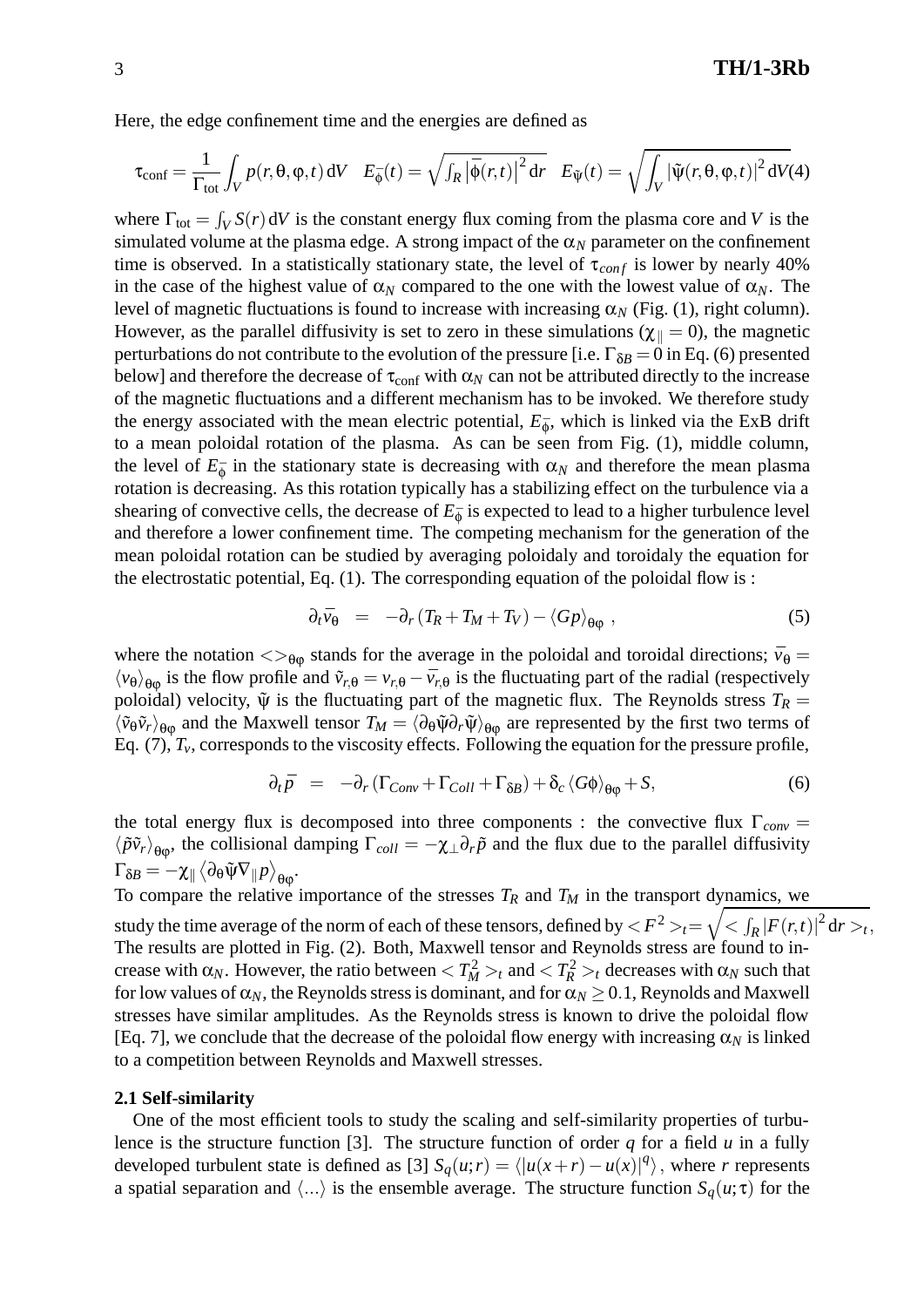

Figure 3: *The structure functions*  $S_q$  ( $q = 0.5, 1, 2, 8$ ) versus  $S_3$  *for the potential fluctuations (Left panel). The ESS relative scaling exponents of the potential* φ *(Right panel).* 

temporal scales is defined similarly. We have properly calculated the temporal and the spatial structure functions for the spatio-temporal fluctuations of the potential, pressure, magnetic field and vorticity, for various values of α. When the signal *u* is self-similar over some range of spatial (temporal) scales, the structure function shows a power–law dependence on the scale-size, i.e. the *q*–th order structure function is expected to scale as  $S_q \propto r^{\zeta_q}$ , where  $\zeta_q$ is the scaling exponent. This is theoretically the case in the inertial range of turbulence - the range of wave numbers where the dominant process is the energy transfer and not the energy injection or dissipation. However, in plasmas the different scaling regimes are not widely separated, which causes difficulties in the accurate estimate of the scaling exponents. The notion though of Extended-Self-Similarity (ESS) [4] provides a successful method that allows to extend the structure function analysis into the dissipation and the large scale region. With the ESS method, the dependence of the ratio  $\zeta_q/\zeta_3$  on *q* can numerically be determined. For the case of RBM turbulence, we find a  $q/3$  linear scaling for  $\zeta_q/\zeta_3$ , which is in agreement with the structure function exponent for the potential as it is experimentally found in edge turbulence [5], indicating the mono-fractal scaling for the fluctuations.

#### **2.2 The scaling between kurtosis and skewness**

Several analyses have revealed the non-Gaussian statistics in the edge fluctuations of a number of devices. Here, we focus on the properties of the kurtosis and skewness and on the scaling between these statistical quantities. For a centered random variable  $\tilde{x}$  with variance  $\sigma^2$ , skewness is defined by the  $S \equiv \langle \tilde{x}^3 \rangle / \sigma^3$  and the kurtosis by  $K \equiv F - 3$  where the flatness is  $F \equiv \langle \tilde{x}^4 \rangle / \sigma^4$ . Skewness is a measure of asymmetry of a PDF. If the left tail is heavier (more pronounced) than the right tail, the PDF has negative skewness. If the reverse is true, it has positive skewness. If the PDF is symmetric, it has zero skewness. Kurtosis (or more accurately, 'excess kurtosis') measures the excess probability (flatness) in the tails, where excess is defined in relation to a Gaussian distribution. Utilizing the results obtained by the numerical simulations of Resistive Ballooning Mode Turbulence we have calculated the values of skewness and kurtosis of the timeseries of various fluctuating fields (e.g. potential, vorticity, pressure etc.) for each grid point of the computational domain. For a significant number of time series the values of Skewness and Kurtosis show a large deviation from their Gaussian values. The *K*-*S* scatter plot is shown in Fig. (4), and it has clear a parabolic character. A least-squares fit with a quadratic polynomial yields  $K = (1.476 \pm 0.006)S^2 - (0.496 \pm 0.002)$ . The uncertainty in the estimated coefficients is determined as the 95% confidence limits.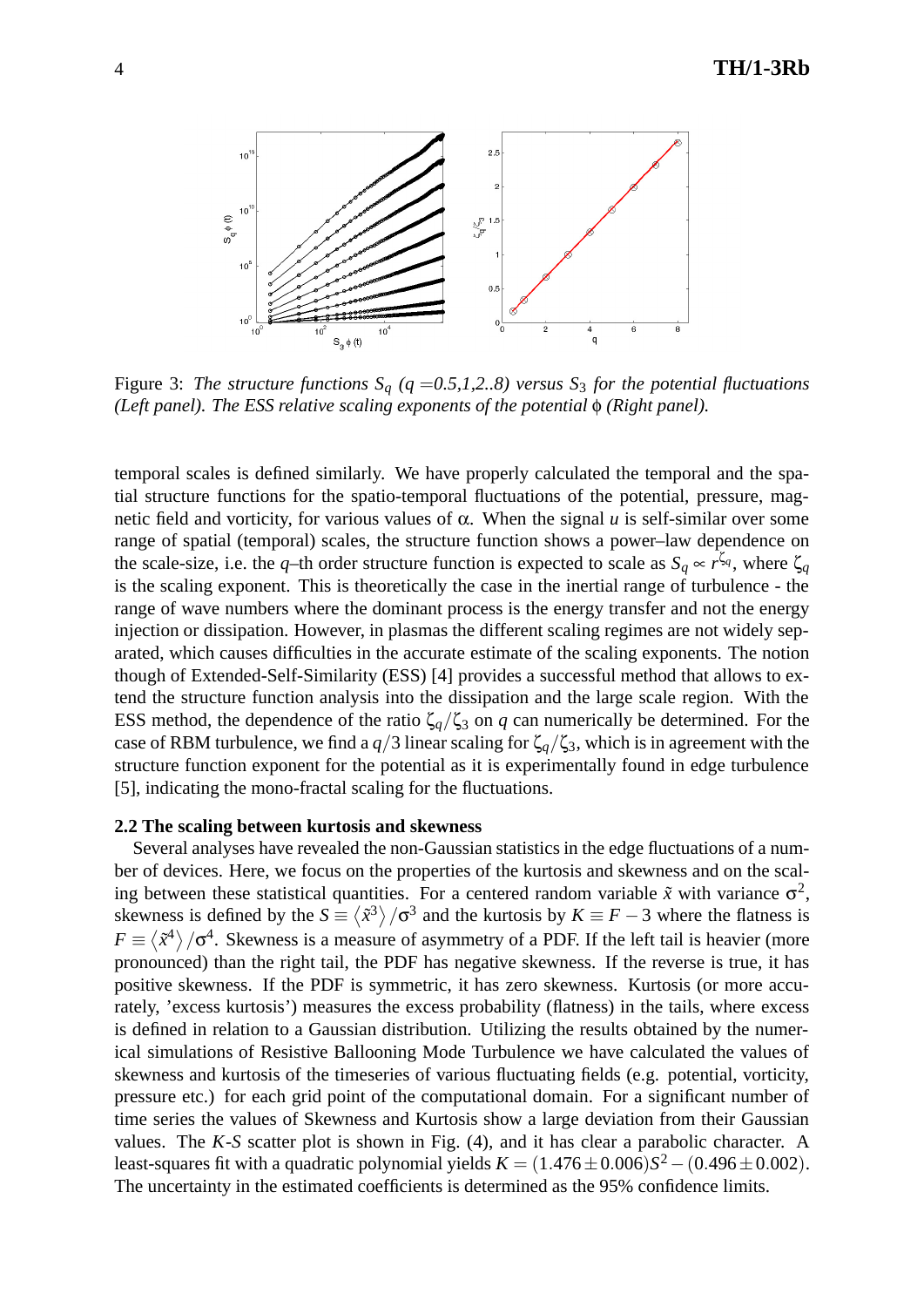

Figure 4: *Kurtosis vs. skewness computed for*∼ 3 ×10<sup>5</sup> *time-series and the fitted quadratic polynomial.*



Figure 5: *Time evolution of confinement time (*τ*con f) (a), turbulent flux (*Γ*conv)(b) and flux due to magnetic component (*Γδ*B)(c) at the center of the barrier. Here,*  $\omega_E = 3$ ,  $\Gamma_{tot} = 18$ ,  $\mu = 20$ . *Time is represented in units of ms based on the value of*  $\tau_{int} \simeq 2\mu s$ . The relaxation frequency is  $f_{relax} \simeq 3 \text{ kHz}$ .

These results shows a remarkable similarity with the experimental results presented recently in a Letter by Labit et al. [6]. The authors [6] found a unique parabolic relation,  $K = (1.502 \pm 1.502)$  $(0.015)S<sup>2</sup> - (0.226 \pm 0.019)$ , between the skewness *S* and kurtosis *K* of about ten thousand observed density fluctuation signals that are associated with drift-interchange turbulence over a broad range of experimental conditions.

Parabolic relations of this kind have been found in different physical systems. In a recent report [7], Krommes discussed the remarkable similarity in the K-S relation of Torpex density fluctuations with the K-S relation of sea-surface temperature fluctuations, and suggested a generalized non-linear Langevin theory that includes linear wave propagation for its explanation.

# **3. Barrier relaxation oscillations and stabilization via static magnetic perturbation.**

In the present model, a transport barrier is generated by an imposed shear flow  $(v_{\text{imp}})$ . A corresponding drive is added to the equation of the poloidal flow:

$$
\partial_t \bar{v}_{\theta} = -\partial_r \left( T_R + T_M + T_V - \langle Gp \rangle_{\theta\phi} + \mu (\bar{v}_{\theta} - v_{imp}) \right), \tag{7}
$$

where the notation  $\langle \rangle_{\theta_0}$  stands for the average in the poloidal and toroidal directions;  $\bar{v}_{\theta} =$  $\langle v_{\theta} \rangle_{\theta \theta}$  is the flow profile and  $\tilde{v}_{r,\theta} = v_{r,\theta} - \bar{v}_{r,\theta}$  is the fluctuating part of the radial (respectively poloidal) velocity,  $\tilde{\psi}$  is the fluctuating part of the magnetic flux. The Reynolds stress  $T_R =$  $\langle \tilde{v}_{\theta} \tilde{v}_{r} \rangle_{\theta_{00}}$  and the Maxwell tensor  $T_M = \langle \partial_{\theta} \tilde{\psi} \partial_{r} \tilde{\psi} \rangle_{\theta_{00}}$  are represented by the first two terms of Eq. (7). The r.h.s. of Eq. (7),  $T_v$ , corresponds to the viscosity effects while the last term corresponds to a friction with the imposed shear flow defined by *vimp*. The latter is defined via its shear  $\omega_{E \times B} = \omega_E \partial_x v_{imp} = \partial_r E_r / B_0 = \omega_E / \cosh(\sigma x)$  where  $x = r - r_0$  and  $r_0$  corresponding to the position where the shear is maximal. The shear amplitude is denoted by  $\omega_F$  and the shear layer width  $\sigma$  is equal to 10% of the radial extension of the simulated zone. The velocity profile has been chosen such that it correspond to an experimental profile [13].

Fig. (5) shows the evolution of the confinement time (reflecting the dynamics of the pressure gradient), the normalized convective flux and the magnetic flux. Quasi-periodic relaxations are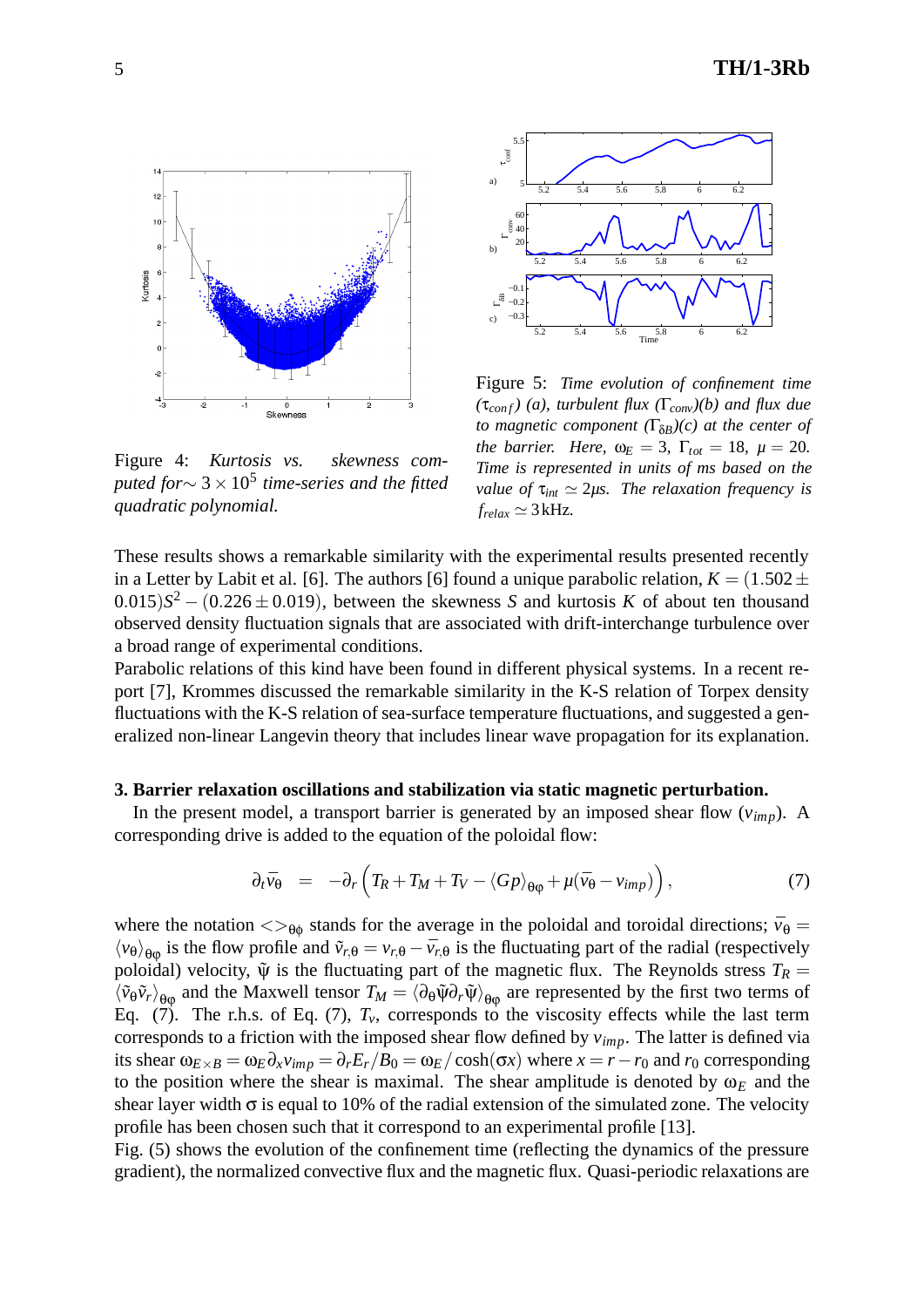

Figure 6: *Energy for pressure fluctuations (a), electrostatic (b) and electromagnetic potentials (c) vs time (in ms) for a typical run with relaxation oscillations. In this plot, the value of*  $\sqrt{\alpha}$  *is* 0.25*. d)* Spectra *in function of the poloidal mode number before (solid line), during (diamond) and after (points) a relaxation event.*

observed and characterized by a growth of the confinement time on a long time scale and followed by a fast degradation. After these events, the transport barrier builds up again. During theses losses of confinement, the time evolution of the convective flux Γ*conv* and the magnetic flux  $\Gamma_{\delta B}$  reveal the appearance of flux peaks corresponding to an increase of turbulent transport through the barrier. The relaxation frequency can be estimated,  $f_{relax} \simeq 0.006 \tau_{int}^{-1}$  corresponding to a frequency of the order of few *kHz*. This value is in agreement with experimental measurements of relaxation oscillations phenomena in tokamaks such as Type III ELMs, with frequencies ranging between 0*.*1 and 10*kHz* [14]. The barrier relaxation have been found to be robust and appear in a wide range of parameter values [8]. The temporal dynamics of the energy associated with pressure fluctuations  $E_{\tilde{p}}$ , the electrostatic potential fluctuations  $E_{\tilde{\phi}}$  as well as the electromagnetic perturbations  $E_{\tilde{\mathbf{y}}}$  are plotted in Fig. (6a-c). This demonstrates that during the relaxation process, the magnetic activity is enhanced as it is the case in experimental observations of transport barrier relaxations [9, 10] where a simultaneous increase in magnetic fluctuations is associated to these relaxation events.

Fig. (6d) shows the power spectra of EM fluctuations for three phases : during the quiescent phase, during a relaxation and after this event. The growth of a mode at the barrier center is observed during a relaxation. This mode has a toroidal mode number  $n = 4$  and a poloidal mode number  $m = 10$  which correspond to a resonant mode on the surface defined by  $q = m/n = 10/4$ . Note that the mode which grows at the barrier center is the resonant mode with the lowest toroidal and poloidal mode numbers in the present simulations. The fact that, as in the ES case, a growth of a mode localized at the barrier center is observed suggests that the main mechanism behind this relaxation phenomena is similar in both cases: a perturbation at the barrier center exhibits a transitory growth due to a time delay in the shear flow stabilization [11, 12]. With the definition  $\omega_E' = m(\xi_{bal}/r_0)\omega_E$ , the characteristic growth time  $\tau_D=\left(\chi_\perp\omega_E'^2/4\right)^{-1/3}$  is of the order of  $10\tau_{int}\approx 0.02\,\rm ms$  in our simulations which is of the same order of magnitude as the growth time of the flux peaks observed in Fig. (5b).

Over the last decade, the possibility of controlling ELMs has become plausible, as recent experiments were carried out on DIII-D, on JET and on TEXTOR [15, 16, 17]. These experimental studies obtained a qualitative control over the ELMs by imposing resonant magnetic perturbations (RMPs) at the plasma edge. However, in order to get any quantitative result, work has to be done in the understanding of the interplay between transport barrier relaxations and RMPs. In this part, we investigate numerically the effects of static resonant magnetic perturbations (RMPs) on transport barrier relaxation oscillations using an electrostatic version of the model (1,2), i.e.  $\partial_t \Psi = 0$  in (3). We use the geometry of the TEXTOR tokamak, and plasma parameters close to those used in typical experiments on this machine Note that the parallel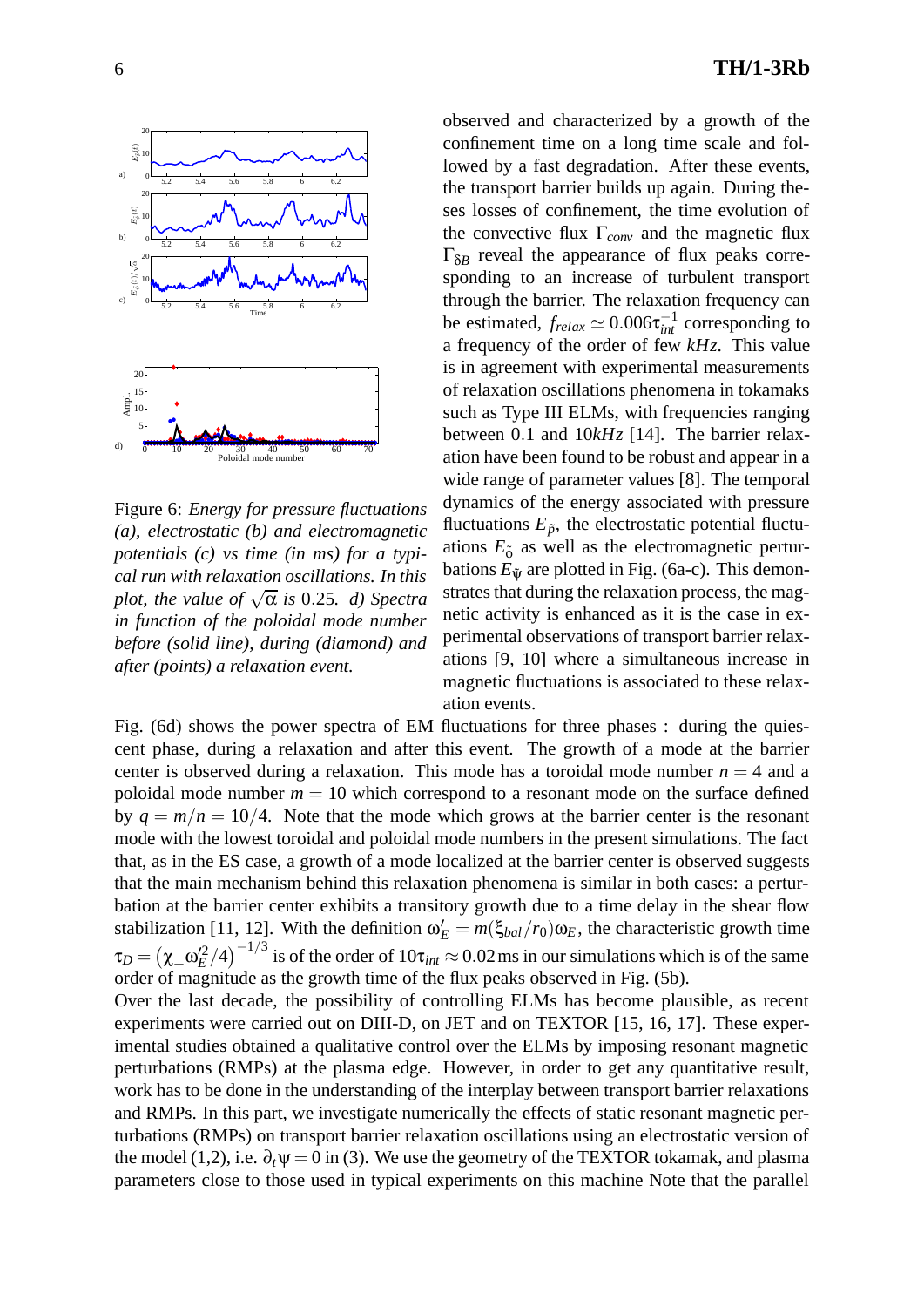



Figure 7: *Effects of RMPs on the dynamics of barrier relaxations: time traces of the radial heat flux in presence of an imposed mean shear flow with shear rate*  $\omega_E = 4$ *, without* (*a*) *RMP perturbation, with* (*b*)  $I_D = 1.5$  *kA.* 

Figure 8: *Effects of RMP's on the topology of magnetic field lines : Poincare map for a perturbation current*  $I_D = 0.5kA$ *. Three residual magnetic island chains are observed, and a stochastic layer in between the central island chain and the one on the right.*

gradient in (1,2) is  $\nabla_{\parallel} = \nabla_{\parallel 0} + {\psi_{RMP}, \cdot}$ , where  $\nabla_{\parallel 0}$  is the component due to the unperturbed magnetic field,  $\{\psi_{RMP}, \cdot\} = \frac{\partial \psi_{RMP}}{\partial x}$  $\frac{\partial}{\partial θ} - \frac{\partial Ψ_{RMP}}{\partial θ}$  $\frac{\partial}{\partial x}$  denote the Poisson brackets and the magnetic flux due to the resonant magnetic perturbation is written as:  $\psi_{RMP}(x,\theta,\phi) \sim I_D \sum \psi_m(x)$ cos( $m\theta - n_0\phi$ ) where  $\Psi_m(x) = \frac{\sin(m-m_0)}{m-m_0} \exp(m_c x)$  is the spectrum of the RMPs,  $m_0$  is the central poloidal harmonic number,  $m_c$  denotes the poloidal harmonic number of the RMPproducing coils,  $n_0$  is the toroidal harmonic number. In the case studied here, we use  $n_0 = 4$ , with  $q_{x=0} = q_0 = 3$ , so that the central poloidal harmonic number is  $m_0 = 12$ . [18].

We propose the following model based on the balance of heat fluxes, to explain the behaviour of the convective flux and pressure gradient in the presence of RMPs and a shearflow-induced transport barrier. Taking into account RMPs, the pressure fluctuations should be further decomposed into an equilibrium and a turbulent part:  $\tilde{p} = \tilde{p}^{eq}(x, \theta, \varphi) + \tilde{p}^{turb}(x, \theta, \varphi, t)$ , and similarly for the radial velocity harmonics  $\tilde{v}_x$ . The energy balance (6) taken in a stationnary state with  $\Gamma_{\delta B}$  replaced by  $\Gamma_{RMP}$  can then be written:

$$
\Gamma_{conv}^{eq} + \Gamma_{conv}^{turb} + \Gamma_{coll} + \Gamma_{RMP} = \Gamma_{tot}
$$
\n(8)

where  $\Gamma_{RMP} = \chi_{\parallel} \langle \frac{\partial \Psi_{RMP}}{\partial \Omega}$  $\frac{\partial P_{RMP}}{\partial \theta} \nabla_{\theta} p_{\theta, \phi}$  represents the heat flux due to the magnetic flutter generated by the RMPs,  $\Gamma_{conv}^{turb} = \langle \tilde{p}^{turb} \tilde{v}_x^{turb} \rangle_{\theta,\phi}$ ,  $\Gamma_{conv}^{eq} = \langle \tilde{p}^{eq} \tilde{v}_x^{eq} \rangle_{\theta,\phi}$  are respectively the turbulent and equilibrium convective heat flux, where  $\tilde{v}_x$  denotes fluctuations of the radial velocity

Time series of the convective flux Γ*conv* are presented, in presence of an imposed mean sheared flow, for different values of the divertor current  $I_D$  [Fig. 7]. In the reference case without RMPs, we observe heat bursts (Fig. 7b) which are associated with relaxation oscillations of the pressure profile and therefore also correspond to relaxations of the transport barrier. In the case with RMPs, we observe that the heat bursts are mitigated by the RMPs, (Fig; 7b). The amplitude of the heat bursts decreases and their frequency increases. It is found that the mitigation of the relaxation oscillations associated with the heat bursts is linked to a modification of the transport barrier geometrical properties. This modification is due mainly to a change of magnetic topology (Fig. 8), namely the presence of residual magnetic island chains and of a stochastic layer both induced by RMPs. An erosion of the pressure gradient profile is observed